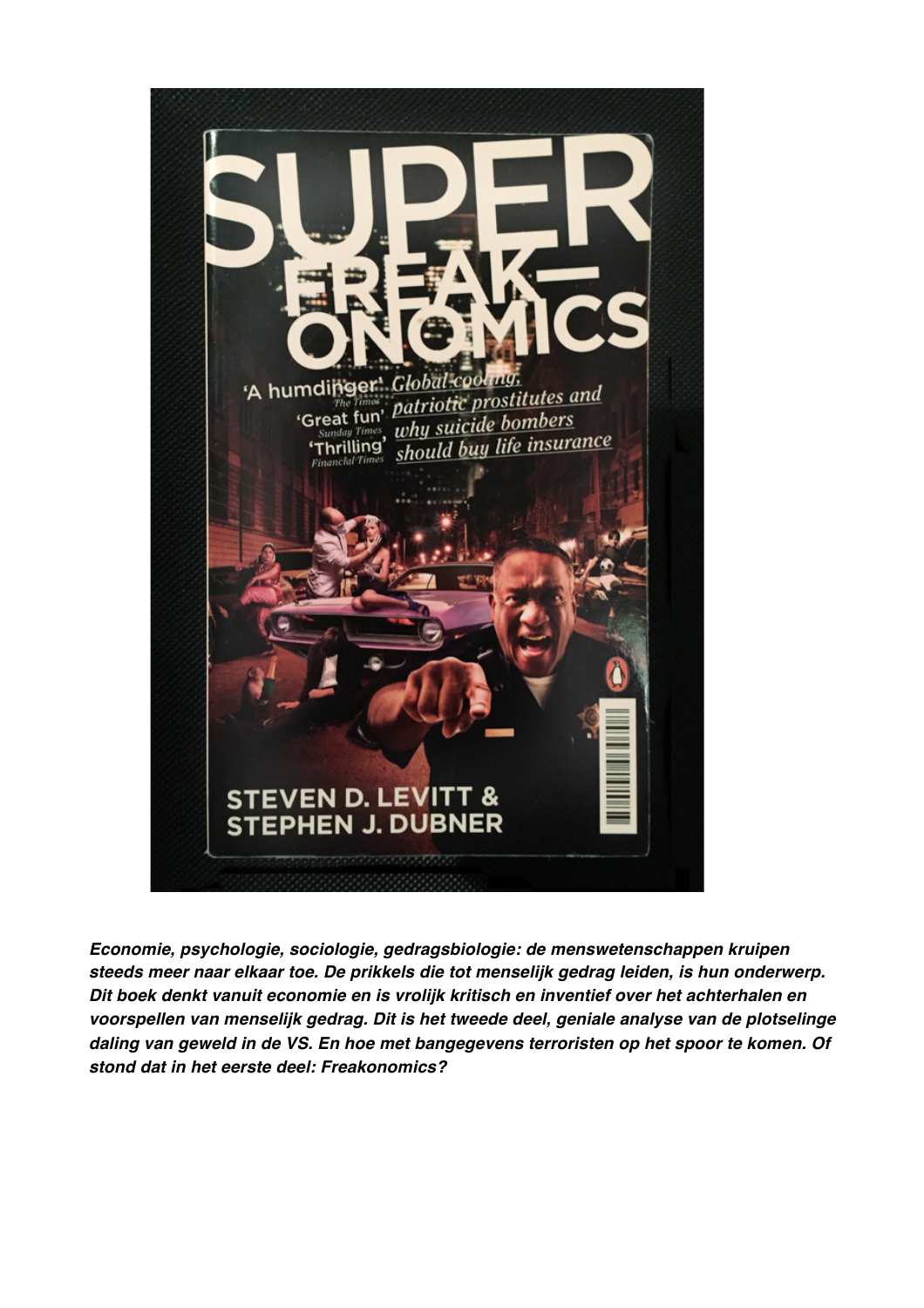## Steven D. Levitt & Stephen J. Dubner, *SuperFreakonomics*

Global cooling, patriotic prostitutes and why suicide bombers should buy life insurance 2009

The time has come to admit that in our first book, we lied. Twice.

The first lie appeared in the introduction, where we wrote that the book had no "unifying theme". Here's what happened. px (Dat zit zo)

But in truth, the book *did* have a unifying theme, even if it wasn't obvious at the time, even to us. If pressed, you could boil it down to four words: *People respond to incentives*. pxii

The subtitle promised that the book would explore "the hidden side of everything." That was our second lie. We were sure such a phrase people would view as intentional hyperbole. But some readers took it literally, complaining that our stories, as motley a collection as they were, did not in fact address "everything". And so, while the subtitle was not intended as a lie, it turned out to be one. we apologize. pxii

There is good reason to be skeptical of data from personal surveys. There is often a vast gulf between how people day they behave and how they actually behave. (In economist speak, these two behaviors are known as *declared preferences* and *revealed preferences*) p7

When the world was lurking into the modern eara, it grew magnificently more populous, and in a hurry.  $(...)$  As this swarm of humanity moved itself, and its goods, form place to place, a problem emerged. The main mode of transportation produced a slew of the byproducts that economists call negative externalities, including gridlock, high insurance costs, and far too many traffic fatalities. Crops that would have landed on a family dinner table were sometimes converted into fuel, driving up food prices and causing shortages. Then there were the air pollutants and toxic emissions, endangering the environment as well as individuals health.

We are talking about the automobile, aren't we?

No, we're not. We are talking about the horse. p8

2.5 million kilograms of horse manure daily.

In his Nobel address, Becker suggested that the economic approach is not a subject matter, nor is it a mathematical means of explaining "the economy". Rather it is a decision to examine the world a bit differently. It is a systematic means of describing how people make decisions and how they change their minds; how they choose someone to love and marry, and perhaps to hate and even kill; whether, coming upon a pile of money, they will steal from it, leave it alone, or even ad to it; why they may fear one thing and yearn for something only slightly different; why they will punish one sort of behavior while rewarding a similar one.

How do economists describe such decisions? It usually begins by accumulating data, great grobs of it, which may have been generated on purpose of perhaps left behind by accident. A good set of data can go a long way toward describing human behavior as long as the proper questions are asked of it. Our job in this book is to come up with such questions. They will allow us to describe how the typical oncologist or terrorist or college student behaves in a given situation, and why. (...) If you added up all the men and women on the planet, you would find that on average, the typical human being had one breast and one testicle -and yet how many people fit that description? p13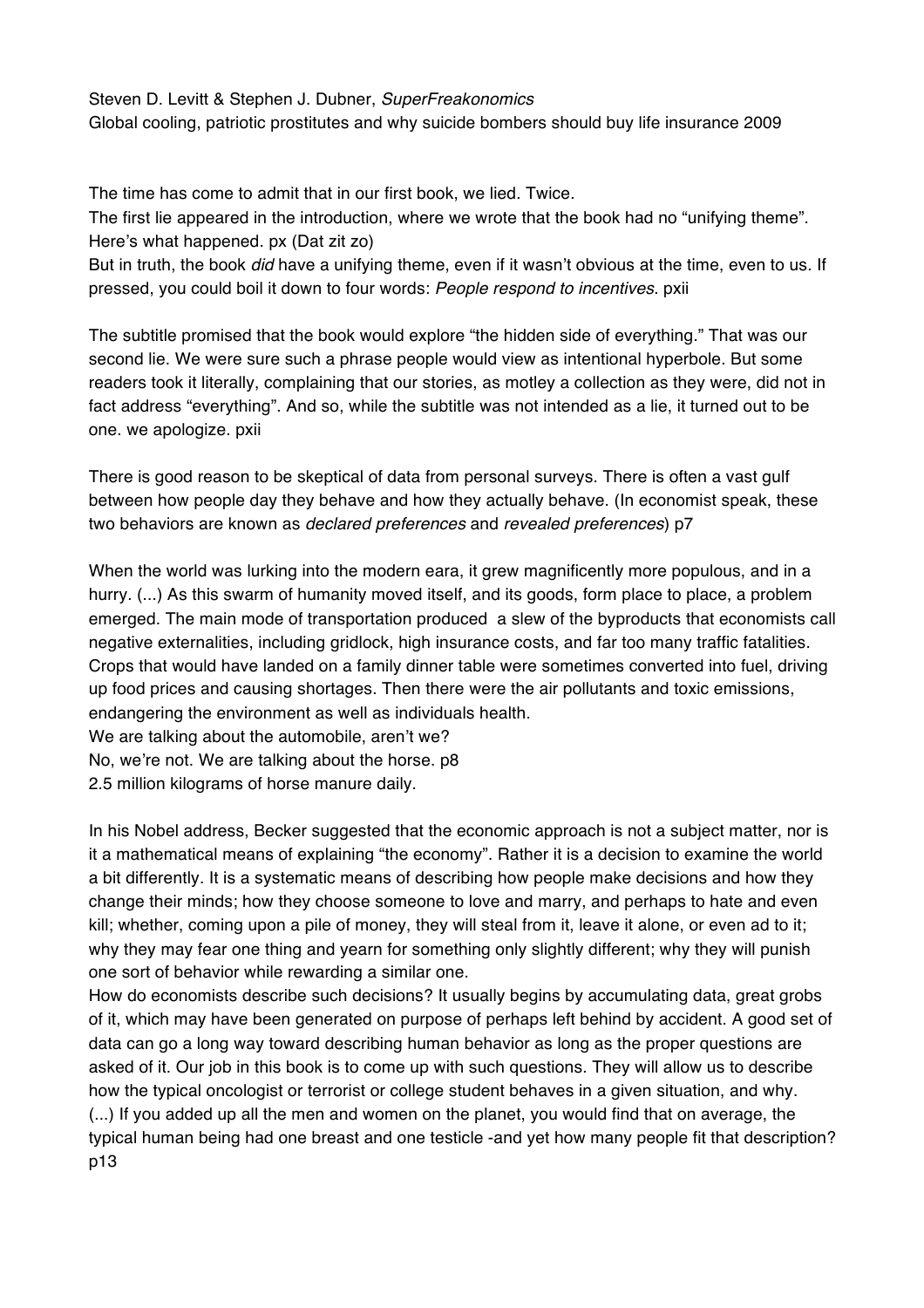In a complex world where people can be atypical in an infinite number of ways, there is a great value in discovering the baseline. And knowing what happens on average is a good place to start. By doing so we insulate ourselves from the tendency to build our thinking -our daily decisions our laws, our governance -on exceptions and anomalies rather than on reality. p14

Economists have a hard enough time explaining the past, much less predicting the future. (they are still arguing whether Franklin Delano Roosevelt's policy moves quelled the Great Depression or exacerbated it). p16

What if a client offered her \$1 million to have sex without a condom. Exhibiting a clean understanding of what economists call *adverse selection*, she declares that she still wouldn't do it because any client crazy enough to offer 1\$ million for a single round of unprotected sex must be so crazy that he should be avoided at all costs. p53

She had found that most people who bought her services were -in the language of economists*price insensitive*. Demand for sex seemed relatively uncoupled from the broader economy. p54 Her chosen field of study? Economics of course. p56

With all this in mind, let's go back tot the question at hand: given all these data, how do we measure the efficacy of each doctor? p78

This hunch was supported by the data trail from the September 11 attacks. The banking histories of those nineteen terrorists revealed some behaviors that, in the aggregate, distinguished them from the typical bank consumer:

-The opened their US accounts with cash or cash equivalents, in the average amount of roughly \$ 4000, usually a branch of a large, well-known bank.

-The typically used a PO Box as an address and the address changed frequently.

-Some of them regularly send or received wire transfers to and from other countries, but these transactions were always below the limit that triggered the banks' reporting requirements.

-They tended to make one large deposit and then withdraw cash in small amounts over time.

-Their banking didn't reflect normal living expenses like rent, utilities, auto payments, insurance, and so on.

-There was no typical monthly consistency in the timing of their deposits or their withdrawals.

-They didn't use saving accounts or safe-deposit boxes.

-The ratio of cash withdrawals to checks written was unusually high. p90

The likely terrorists were Predominantly men Most commonly between the ages of twenty -six and thirty-five. Furthermore they were disproportionally likely to Own a mobile Be a student Rent rather than own a home. p93

Several other factors proved fundamentally neutral. They included: Employment status Marital status Living in the proximity to a mosque. p94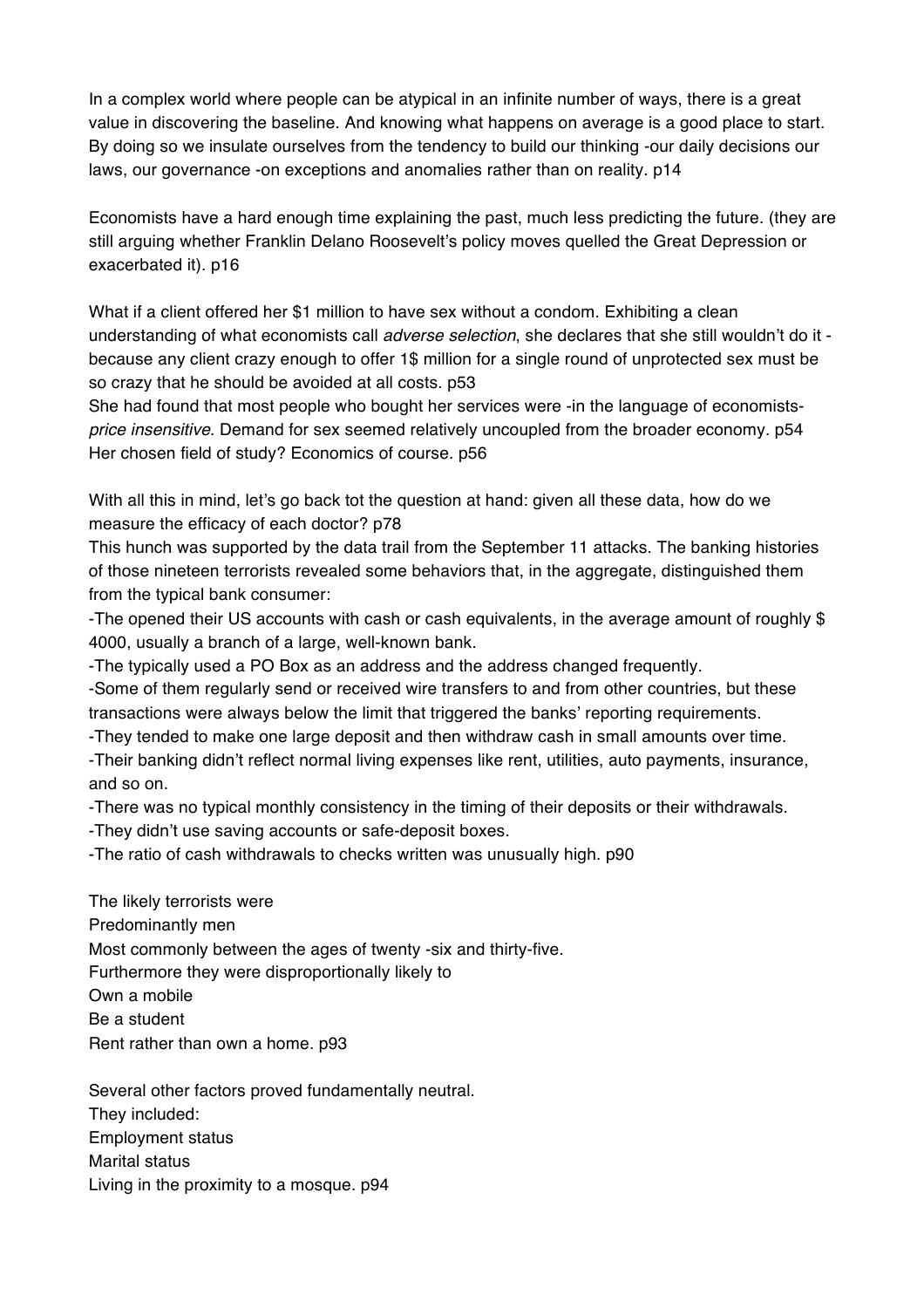There were also some predominantly negative indicators: Have a savings account Withdraw money from an ATM on a Friday afternoon Buy life insurance. p94

The same person who might be purely selfish in business could be exceedingly altruistic among people he knew- although , importantly (Becker is an economist after all) he predicted that altruism even within a family would have a strategic element. p105

Let's consider some of the forces that make lab stories unbelievable.

The first is selection bias. Think back to the tricky nature of doctor report cards. The best cardiologist in town probably attracts the sickest and most desperate patients. So if you're keeping score solely by death rate that doctor may get a failing grade even tough he is excellent. Similarly, are the people who volunteer to play Dictator more cooperative than average? Such volunteers tend to be "scientific do-gooders" who "typically have a higher need for approval and lower authoritarianism than non-volunteers.

Another factor that pollutes laboratory experiments is scrutiny. When a scientist brings a lump of uranium into a lab, or a mealworm or a colony of bacteria, that object isn't likely to change its behavior just because it is being watched by someone in a white lab coat. For human beings however scrutiny has a powerful effect. Do you run a red light when there's a police cat at the intersection? Are you more likely to wash your hands in the office restroom if your boss is washing hers? p120

Customarily faculty members paid for coffee and other drinks by dropping money into an honesty box. Each week Bateson posted a new price list. The prices never changed, but the small photograph on top did. On odd weeks there was a picture of flowers, on even weeks their was a pair of human eyes. When the eyes were watching, Bateson's colleagues left nearly three times as much money in the honesty box. p122

Most giving is, as economists call it, impure altruism or warm glow altruism. You give not only because you want to help, but because it makes you look good, or feel good, or feel less bad. p124

The attacker had fled and the victim had walked off, if shakily, under her own power. With a lowpriority like that, Hoffman says, "the cops don't put their donuts down as fast as if it were to come across as a homicide call." (Genovese-Mosely murder case 1964) p130

The Americans with Disabilities Act (ADA) which was intended to safeguard disabled workers form discrimination. A noble intention, yes? But the data convincingly show that the net result was fewer jobs for Americans with disabilities. p139

The Endangered Species Act created a similarly perverse incentive. When landowners fear their property is an attractive habitat for an endangered animal, or even an animal that is being considered for such status, they rush to cut down trees to make it less attractive. p139

Politicians sometimes try to think like economists and use price to encourage good behavior. In recent years, many governments have started to base their trash-pickup fees on volume. If people have to pay for each extra bag of garbage, the thinking goes, they'll have a strong incentive to produce less of it.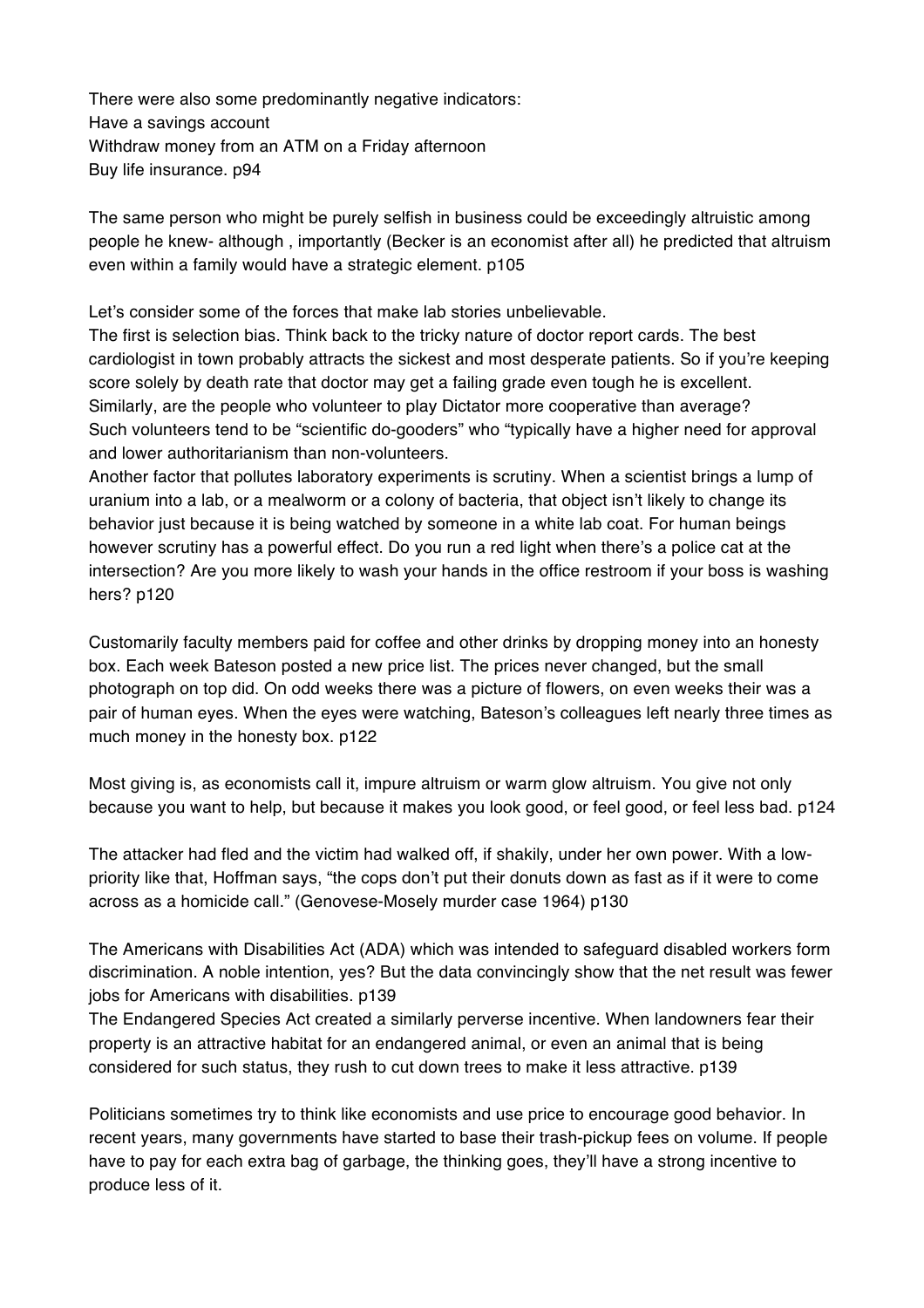But this new way of pricing gives people an incentive to stuff their bags even fuller (a tactic now known by trash officers the world around as the "Seattle Stomp")

In Germany trash-tax avoiders flushed down the toilets so much uneaten foods that the sewers became infested with rats. A new garbage tax in Ireland generated a spike in backyard trash burning. p139

Well intended laws have been backfiring for millennia. A Jewish statute recorded in the Bible required creditors to forgive all debts every sabbatical, or seventh year. For borrowers, the appeal of unilateral debt relief cannot be overstated, as the penalties for defaulting on a loan were severe: a creditor could even take a debtor's children into bondage.

If you were a creditor however, you saw this debt-forgiveness program differently. Why loan money to some sandal maker of he could just tear up the note in Year Seven? p140

The world's ruminants are responsible for about 50 percent more greenhouse gas than the entire transportation sector. Even the "locavore" movement, which encourages people to eat locally grown food, doesn't help in this regard. (...) More than 80 percent of the emissions associated with the food are in the productions phase, and big farms more efficient than small farms. p167

Externality is what happens when someone takes an action but someone else, without agreeing, pays some or all the costs of that action.

By using a Club (anti-theft device locking the steering wheel), you are explicitly telling a potential thief that your car will be hard to steal. The implicit signal, meanwhile, is that your neighbor's car the one without a Club- is a much better target.

A device called LoJack, meanwhile is in many ways the opposite of the Club. It is a small radio transmitter, not larger than a deck of cards, hidden somewhere in or beneath the car where a thief can't see it. p174

Not all externalities are negative. Good public schools create positive externalities because we all benefit from a society of well-educated people. They also drive up property values. One of the unlikeliest positive externalities on record came cloaked in a natural disaster. p175

Carbon dioxide is not the major greenhouse gas. The major greenhouse gas is water vapor. But current climate models do not know how to handle water vapor and various types of clouds. p182 Myhrvold cites a recent paper asserting that carbon dioxide may have had little to do with recent warming. Instead, all the heavy-particulate pollution we generated in earlier decades seems to have *cooled* the atmosphere by dimming the sun. That was the global cooling that caught scientist's attention in the 1970's. The trend began to reverse when we started cleaning up the air. "So most of the warning seen over the past few decades'" says Myhrvold, "might actually be due to *good environmental stewardship*! p183

"The problem with solar cells is that they are black, because the are designed to absorb light from the sun. But only 12% get turned into electricity, and the rest is radiated as heat -which contributes to global warming. p187

In a 1999 report called To Err is Human," the Institute of Medicine estimated that between 44.000 and 98.000 Americans die each year because of preventable hospital errors -more deaths form motor-vehicle crashes or breast cancer- and that one of the leading errors is wound infection. The best medicine for stopping infections? Getting doctors to wash their hands more frequently. p204